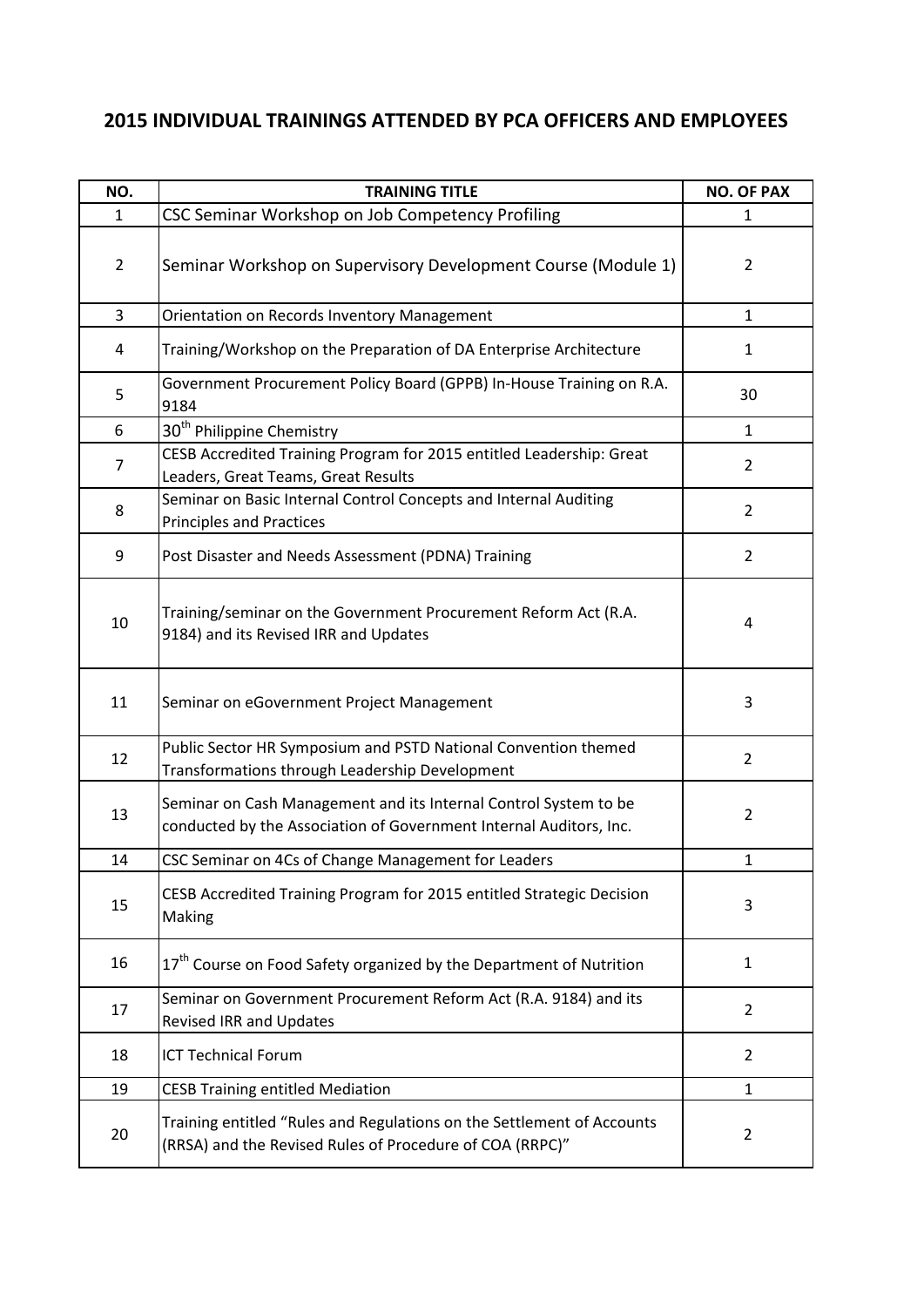| 21 | <b>KCAHP Business Plan Writeshop</b>                                                                                                                                                                                             | 43*            |
|----|----------------------------------------------------------------------------------------------------------------------------------------------------------------------------------------------------------------------------------|----------------|
| 22 | Training on Good Manufacturing Practices for FPDD Staff                                                                                                                                                                          | 6              |
| 23 | Supervisory Effectiveness for Improved Quality and Productivity                                                                                                                                                                  | $\mathbf{1}$   |
| 24 | <b>Tax Accounting Workshop</b>                                                                                                                                                                                                   | $\mathbf{1}$   |
| 25 | Forum on a New System for Speedy Court Trial                                                                                                                                                                                     | 3              |
| 26 | Civil Service Institute Training entitled 4Cs of Change Management for<br>Leaders                                                                                                                                                | 3              |
| 27 | PCAARRD-DOST Seminar entitled "Seminar and Sharing of Good Practices<br>in Public Sector Procurement"                                                                                                                            | $\overline{2}$ |
| 28 | 2015 COCOFED Scholars National Convention themed "Integrating Global<br>Connection                                                                                                                                               | 23             |
| 29 | Seminar/Orientation on Emergency/Disaster Preparedness                                                                                                                                                                           | 15             |
| 30 | E-Learning Course on Knowledge Management to be conducted by the<br>Development Academy of the Philippines                                                                                                                       | $\mathbf{1}$   |
| 31 | Government Corporate Lawyers' Summit; Re-Affirming the Legal<br>Counsel's Role in Nation-Building                                                                                                                                | $\mathbf{1}$   |
| 32 | 3 <sup>rd</sup> Quarterly Seminar and Meeting themed "Planning, Budgeting,<br>Execution and Monitoring for Results - Pilars of a Strong Financial<br>Management"                                                                 | $\overline{2}$ |
| 33 | National Week for Overcoming Extreme Poverty (NWOEP) themed<br>"Building a sustainable future: Coming together to end poverty and<br>discrimination"                                                                             | 10             |
| 34 | Convergence Scholar's Congress to be conducted by the Department of<br>Agriculture                                                                                                                                               | $\mathbf{1}$   |
| 35 | 5 <sup>th</sup> Luzon Convention of Human Resource Management Practitioners                                                                                                                                                      | 4              |
| 36 | Philippine Bidding Documents conducted by the AGIA, Inc.                                                                                                                                                                         | $\overline{2}$ |
| 37 | <b>MCLE Compliance Program</b>                                                                                                                                                                                                   | $\mathbf{1}$   |
| 38 | 2015 National Exporters' Congress in two (2) activities; 1) the National<br>Export Congress (NEC) on December 2, 2015, ingress will start at 9:00<br>P.M. until 5:00 A.M. and on December 3, 2015 from 9:00 A.M. to 4:00<br>P.M. | 6              |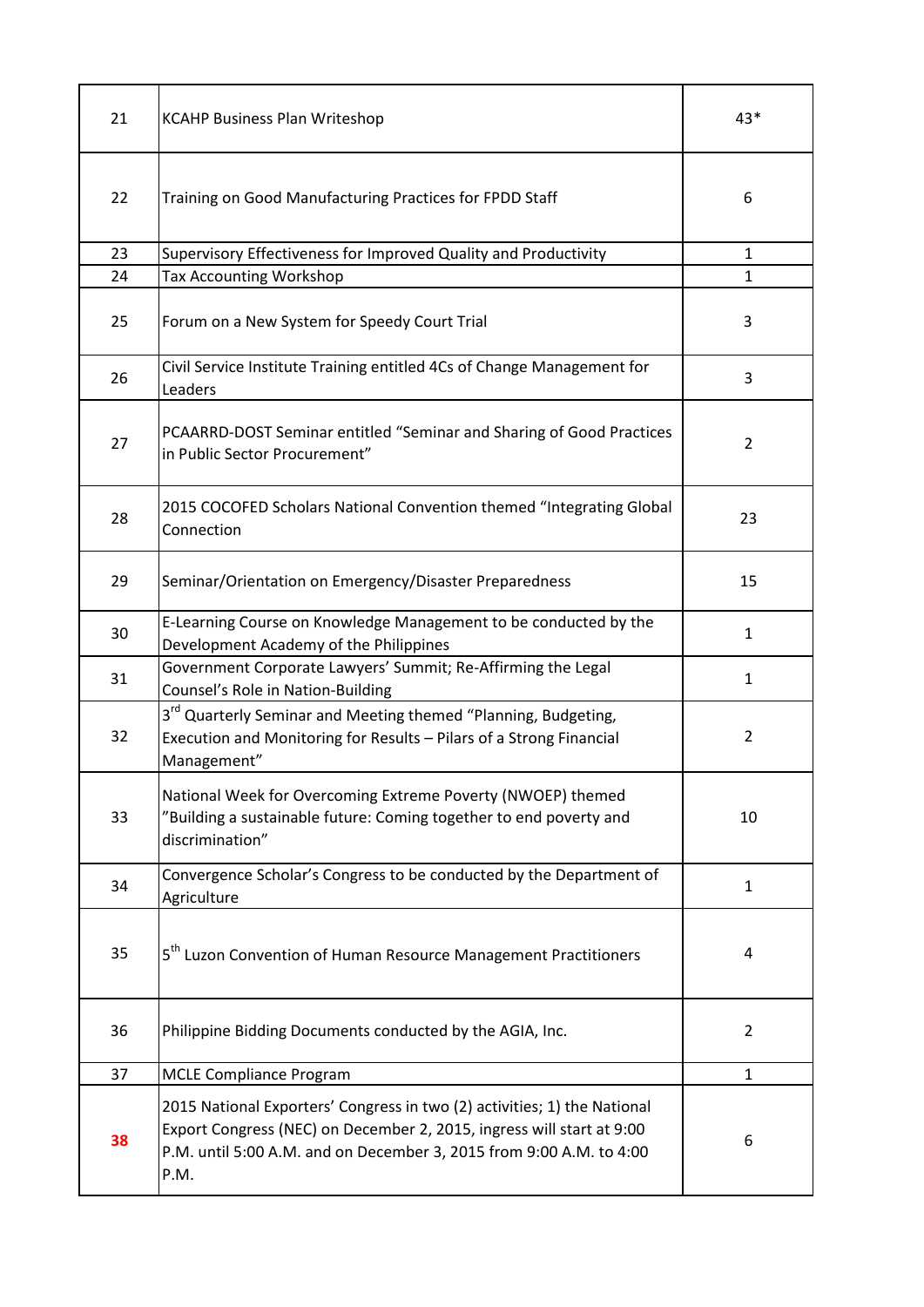| NO.            | <b>TRAINING TITLE</b>                                                                                                          | <b>NO. OF PAX</b> |
|----------------|--------------------------------------------------------------------------------------------------------------------------------|-------------------|
| $\mathbf{1}$   | One-day In-House Training for ISO 9001:2015 Awareness                                                                          | 18                |
| $\overline{2}$ | Free Kidney Stone Ultrasound-Screening including<br>Prostate Ultrasound-Screening for males aged forty (40)<br>years and older | 73                |

# **2015 IN-HOUSE TRAININGS**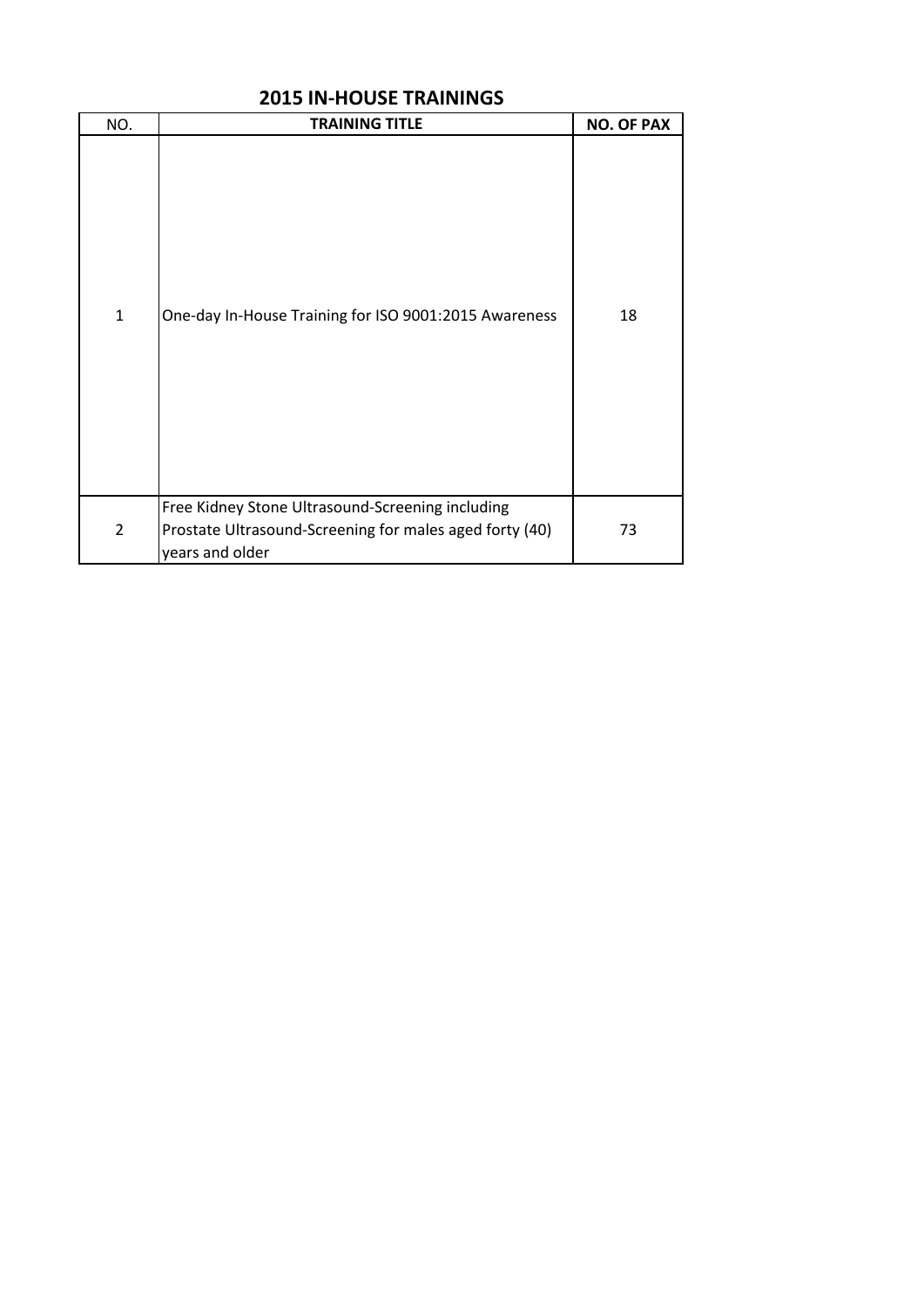### **SUMMARY OF TRAININGS ATTENDED BY EMPLOYEES**

## (INDIVIDUAL DEVELOPMENT PLAN)

# *S. 2016*

|    | <b>TRAINING TITLE</b>                                                                                                       | NO. OF<br><b>PARTICIPANTS</b> |
|----|-----------------------------------------------------------------------------------------------------------------------------|-------------------------------|
| 1  | Para-Legal Training and the 2nd CDWP Congress                                                                               | $\overline{2}$                |
| 2  | CSC Leadership and Management Certification Program                                                                         | 1                             |
| 3  | Apimondia Philippines 2016 Symposium and Workshop on Indigenous Bees                                                        | 1                             |
| 4  | Tools and Techniques for Internal Auditing                                                                                  | $\overline{2}$                |
| 5  | Government Procurement Reform Act (R.A. 9184) and Its Revised IRR and Updates                                               | $\overline{2}$                |
| 6  | Fraud Awareness Detection and Prevention                                                                                    | $\overline{2}$                |
| 7  | Training Course on the Internal Control System for Property and Supply Management<br>(Appraisal and Disposal)               | 2                             |
| 8  | 47th Anniversary and Annual Scientific Conference                                                                           | 9                             |
| 9  | Study Mission on Adaptation and Mitigation Initiatives                                                                      | 1                             |
| 10 | Information Systems Strategic Planning System                                                                               | $\overline{2}$                |
| 11 | Quarterly Meeting of the National Poverty Reduction Action Team (NPRAT)                                                     | 2                             |
| 12 | Government Procurement Reform Act (R.A. 9184) and Its Revised IRR and Updates                                               | $\overline{2}$                |
| 13 | Mandatory Continuing Legal Education (MCLE) Program                                                                         | 1                             |
| 14 | 2016 First Forum for Heads of Internal Audit Service/Office themed "An Assessment<br>of Internal Auditing in Public Sector" | 1                             |
| 15 | 19th Philippine Society of Soil Science and Technology, Inc. (PSSST) Annual Meeting<br>and Scientific Conference            | 3                             |
| 16 | 2016 Public Sector HR Symposium                                                                                             | 3                             |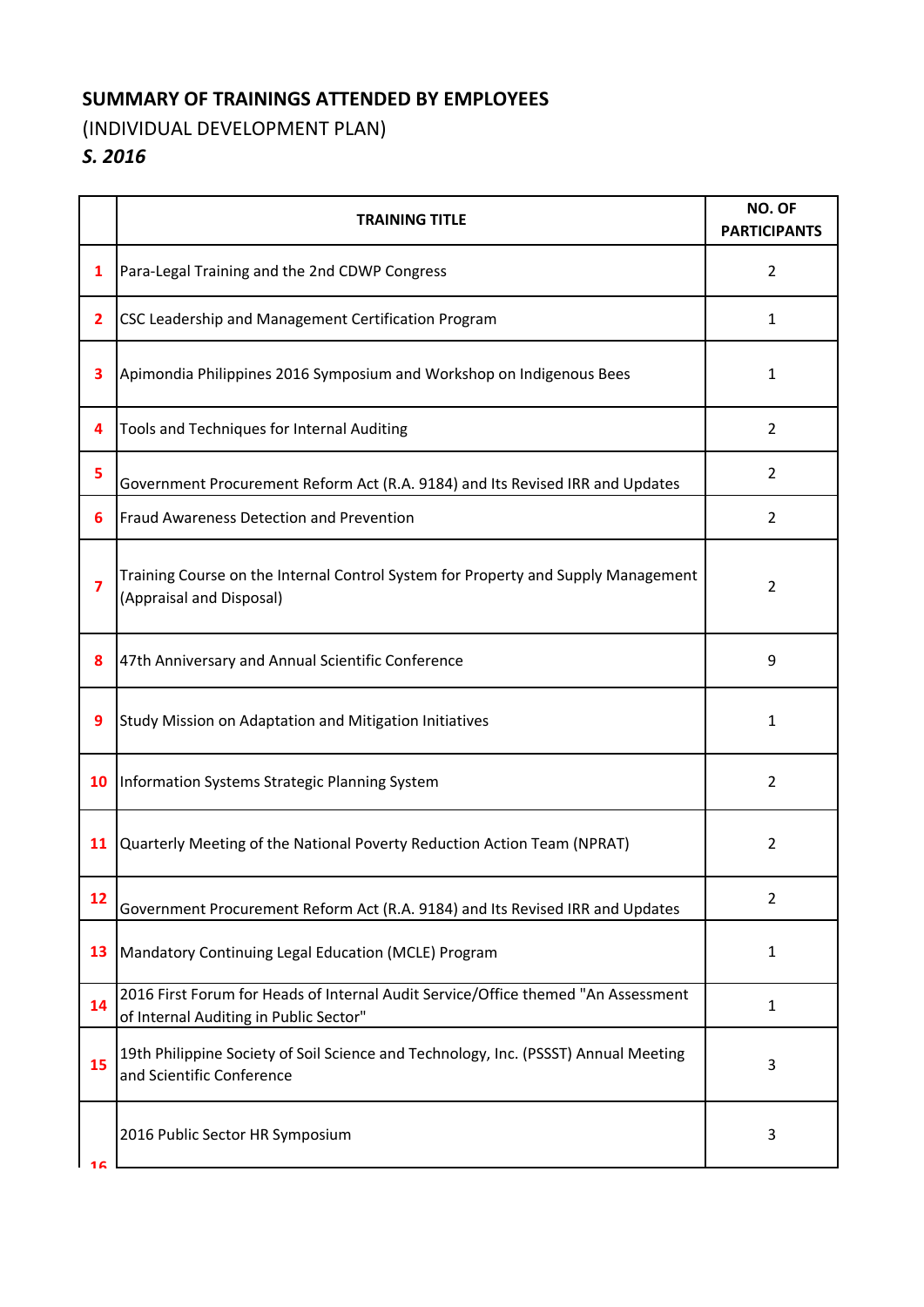|    | 2016 Public Sector HR Symposium                                                                                                                                        | 1              |
|----|------------------------------------------------------------------------------------------------------------------------------------------------------------------------|----------------|
| 17 | <b>CSC Supervisory Development Course</b><br>(Track 1)                                                                                                                 | $\overline{2}$ |
| 18 | CSC Training entitled Enhanced Training on Appointments (ETAP)                                                                                                         | 5              |
| 19 | ICTO Social Media for Development                                                                                                                                      | $\overline{2}$ |
| 20 | Prime HRM Assist Meeting conducted by CSC-Field Office PNP                                                                                                             | $\overline{2}$ |
| 21 | <b>EGovernment Project Management</b>                                                                                                                                  | $\overline{4}$ |
| 22 | CPCS Train-the-Trainers Session                                                                                                                                        |                |
| 23 | Science Policy Forum on the Impacts and Alternatives to the Systemic Pesticides                                                                                        | 6              |
|    |                                                                                                                                                                        | 3              |
| 24 | HURIS, Inc. Strategic and Critical Thinking                                                                                                                            | $\overline{2}$ |
| 25 | Launching of the Targeting Gems in Patent Information and Moving Ahead-Series I                                                                                        | $\overline{2}$ |
| 26 | CSC Supervisory Development Course (SDC) Track II                                                                                                                      | 2              |
| 27 | Training-Workshop on the Use of Adaptation and Mitigation Initiative in Agriculture<br>(AMIA)- Integrated Climate Change Geographical Information System (ICCGIS) Maps | $\overline{2}$ |
| 28 | 2016 National Science and Technology Week                                                                                                                              | 11             |
| 29 | Cocolink 2016                                                                                                                                                          | 1              |
| 30 | 3rd National Coir Summit                                                                                                                                               |                |
| 31 | Corporate Secretary as Corporate Governance Professional Program                                                                                                       | $\mathbf{1}$   |
| 32 | Mandatory Continuing Legal Education (MCLE) Program                                                                                                                    | $\overline{2}$ |
| 33 | CSC Trainings entitled Leave Administration Course for Effectiveness (LACE)                                                                                            | $\overline{2}$ |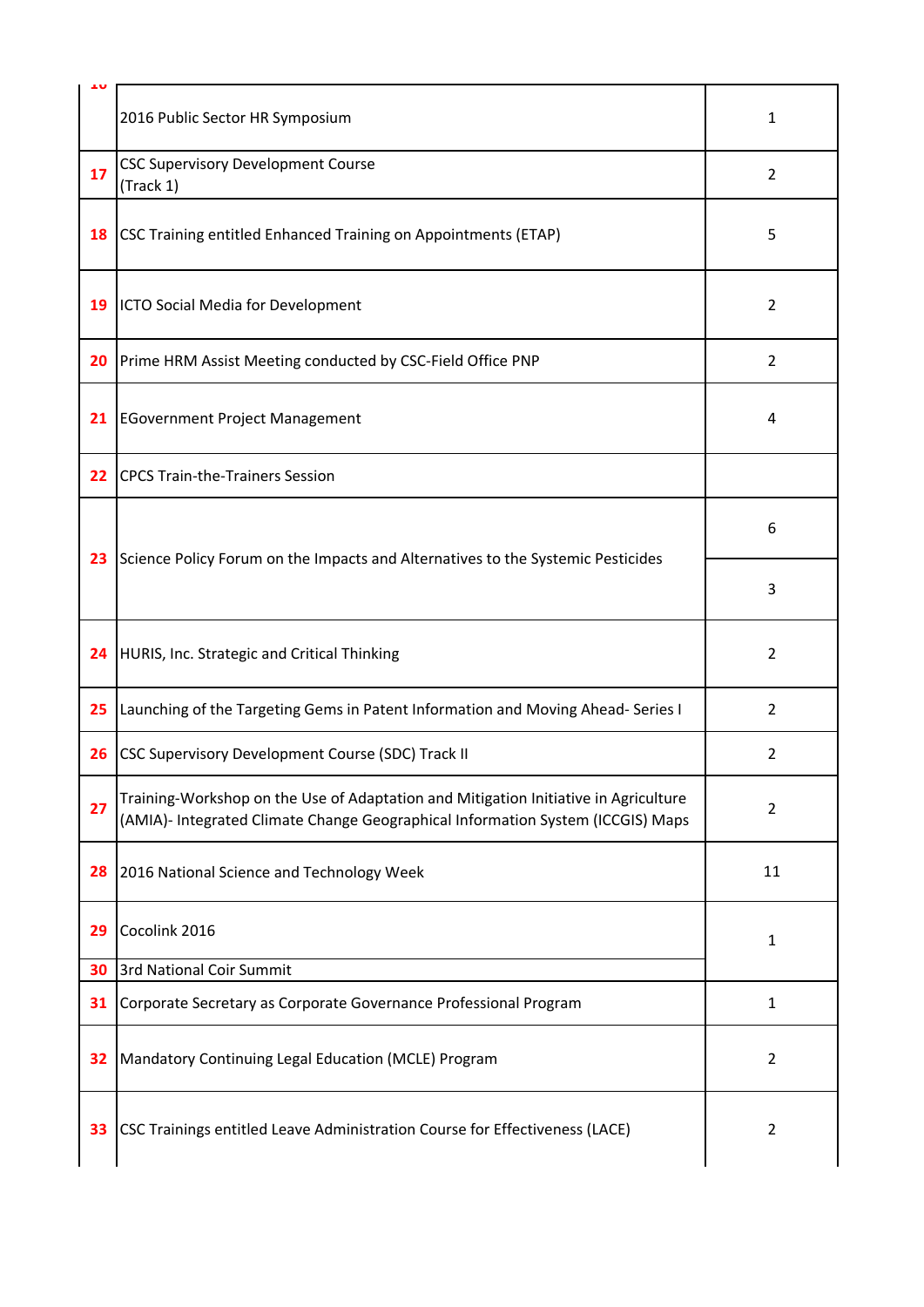| 34 | Seminar/Workshop on Financial Management<br>(Luzon Batch)                                                                                                                                                                                                                   | 3              |
|----|-----------------------------------------------------------------------------------------------------------------------------------------------------------------------------------------------------------------------------------------------------------------------------|----------------|
| 35 | 2nd Capacity Building Training-Workshop on the Use of Adaptation an Mitigation<br>Initiative In Agriculture (AMIA)- Integrated Climate Change Geographic Information<br>System (ICCGIS) Maps for Investment Planning and Geographically Targeted Support<br><b>Services</b> | 3              |
| 36 | R.A.C.E. to Serve Fun Run VI                                                                                                                                                                                                                                                | 40             |
| 37 | 2nd Metro Manila Congress                                                                                                                                                                                                                                                   |                |
| 38 | POAP Impact and Implication of Federalism to the Growth and Development of the<br>Philippine Public HR                                                                                                                                                                      | $\overline{2}$ |
| 39 | Special Training Workshop on the 2016 Revised Implementing Rules and Regulations<br>(IRR) of R.A. No. 9184                                                                                                                                                                  | 3              |
| 40 | Public Consulation on the Review of Regulations for the Food Industry                                                                                                                                                                                                       | $\overline{2}$ |
| 41 | 2016 COCOFED National Convention                                                                                                                                                                                                                                            | 8              |
| 42 | Five-Day Training for Auditors and Agency Personnel on Philippine Public Sector<br>Accounting Standards (PPSAS) and Revised Chart of Accounts (RCA) for Government<br>Corporations (GCs) classified as Non-Government Business Enterprise (Non-GBEs)                        | 3              |
| 43 | 2016 Global Saemul Leadership Forum                                                                                                                                                                                                                                         | $\mathbf{1}$   |
| 44 | <b>CSC Supervisory Development Course (SDC) Track I</b>                                                                                                                                                                                                                     | $\overline{2}$ |
| 45 | <b>EU Better Training for Safer Food Initiative (BTSF) E-Learning Courses</b>                                                                                                                                                                                               | 20             |
| 46 | IP Dayaw Festival                                                                                                                                                                                                                                                           | 15             |
| 47 | Orientation-Training on DA Quarantine Inspection Facilities and Other Regulatory<br>Laboratories in four (4) batches                                                                                                                                                        | 8              |